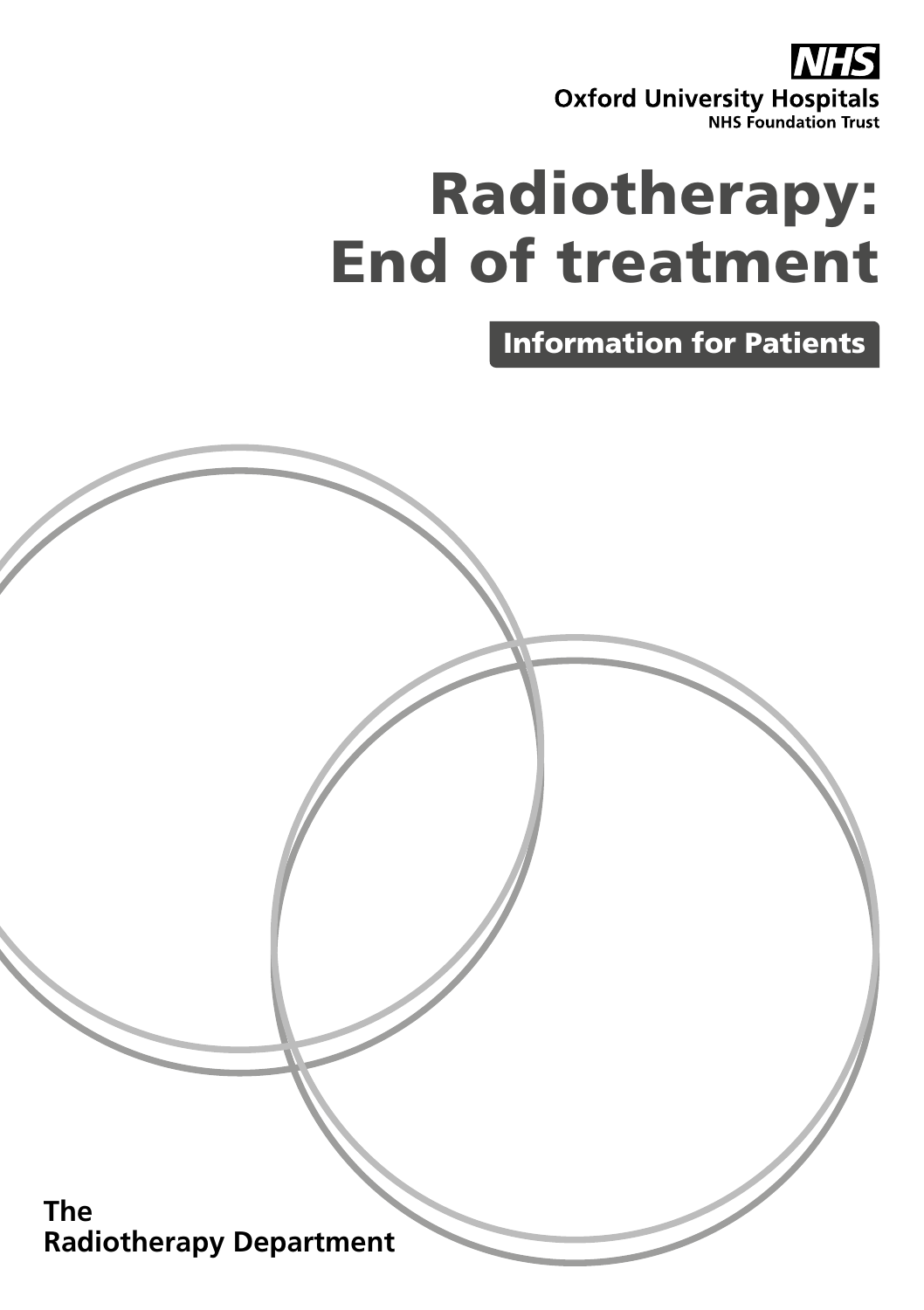This leaflet aims to answer questions you may have when you come to the end of radiotherapy treatment.

If you have any questions or need support or advice now that your radiotherapy has finished, please contact the Radiotherapy Department on **01865 235 465** in the first month following treatment. After this time, contact your GP, district nurse or cancer specialist nurse.

## Your follow-up appointment

You should have already received a date for your follow-up appointment. This appointment will be to see your oncologist to discuss your recovery, plans for future monitoring and any further treatment.

Please prepare any questions you may have for this appointment. Your GP will also be sent details about the treatment you have received. To ensure this is sent correctly, please make sure you let us know of any changes to your GP details.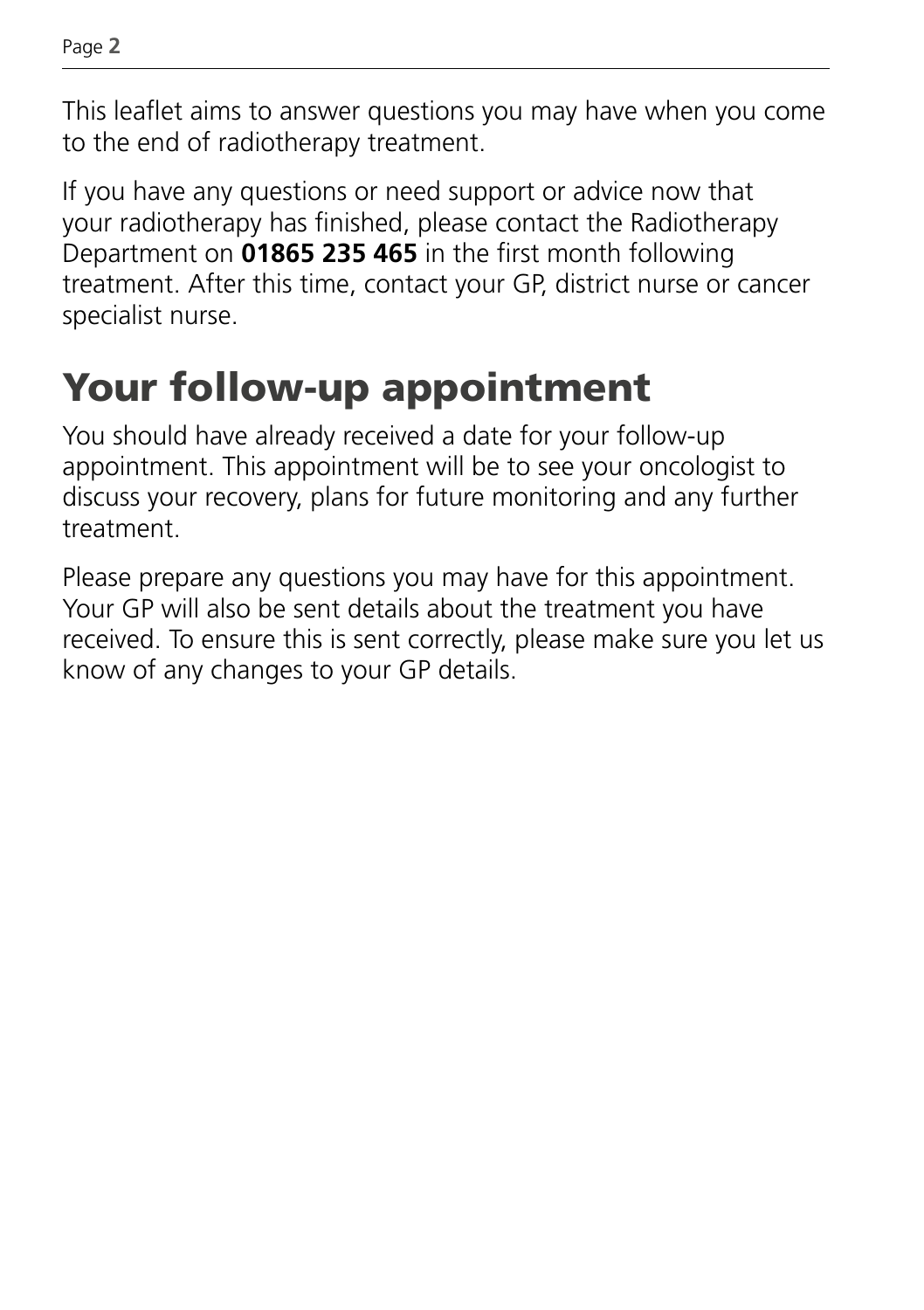## How do I know if my treatment has worked?

When you started radiotherapy your treatment team will have discussed with you the aims of your treatment.

If your treatment was aimed at contributing to a long-term cure, perhaps alongside surgery and/or chemotherapy, it may take many months or years to know if the treatment has been effective in preventing relapse of the disease.

If you were given radiotherapy in order to improve your symptoms, a benefit may be felt relatively quickly, within days or weeks of starting. You may not experience the full benefits of treatment until the short-term radiotherapy side effects have worn off.

If you have experienced any side effects of radiotherapy treatment, they may worsen for up to two weeks after radiotherapy has finished. After this time they should start to improve. Depending upon the aim of your treatment and the area of the body treated, side effects may continue for several months. Please speak to your oncologist about any remaining side effects at your follow-up appointment as they may be able to offer you advice or medication.

## Skin care

Continue with your skin care until your skin has healed. This may take several weeks following treatment. The skin in the area you had treated will remain dry and sensitive to the sun. Exposure to the sun should be avoided by covering the treated area or using a high factor sun cream (SPF 30 or greater) once your skin has completely healed. You may need to moisturise your skin more often than before you had treatment.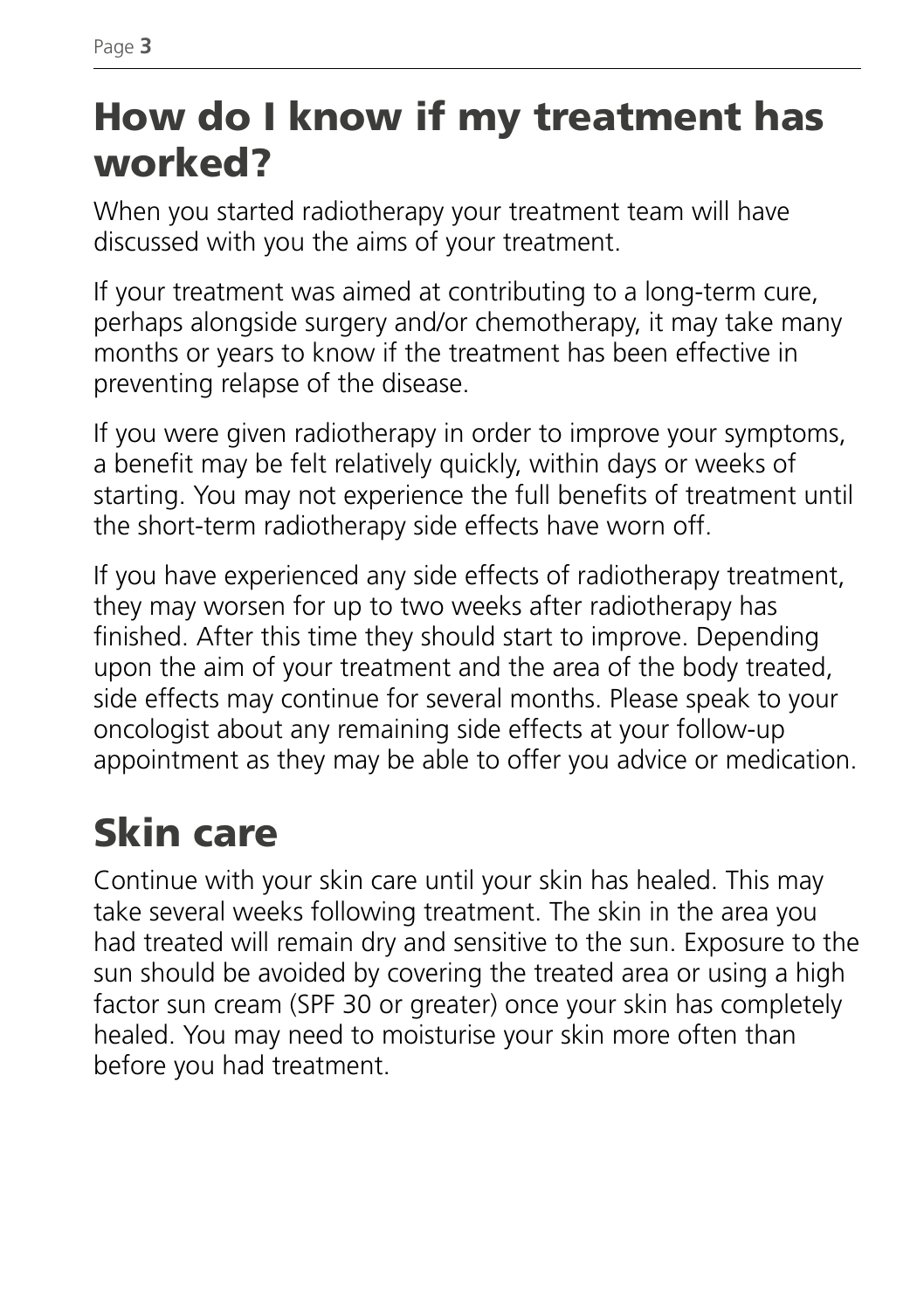## Tiredness and emotion

Many people are relieved that their treatment is over, but the tiredness you experienced may continue and it can still be an emotional time. You may feel anxious and uncertain before your follow-up appointment or you may be keen to return to your normal routines and find that the on-going tiredness and feelings are holding you back. This is natural and it is important to give yourself time to adjust – recovery time is individual.

Support may be available from family and friends. It might help you to resume some hobbies and social activities you enjoy – gentle exercise can boost your mood. Both you and those around you can find advice and support from the Oxford Maggie's Centre (see contact details overleaf) or your local hospital's cancer unit. They have information on local support groups, supportive 'after treatment' programmes, counselling services, complimentary therapies and other cancer support organisations. Your GP may also be a source of support and advice regarding the impact of your experience on your emotions and relationships (including sexual relationships) and may refer you to local counselling services.

**The Sexual Care after Radiotherapy Clinic** is available to you for information and support if you would like to talk about any sexual changes radiotherapy may have caused.

You can make an appointment at the clinic:

### Tel: **01865 227 213**

messages left on the answer phone will only be received by the therapeutic radiographers responsible for the clinic.

Email: **orh-tr.sexualcareafterrt@nhs.net**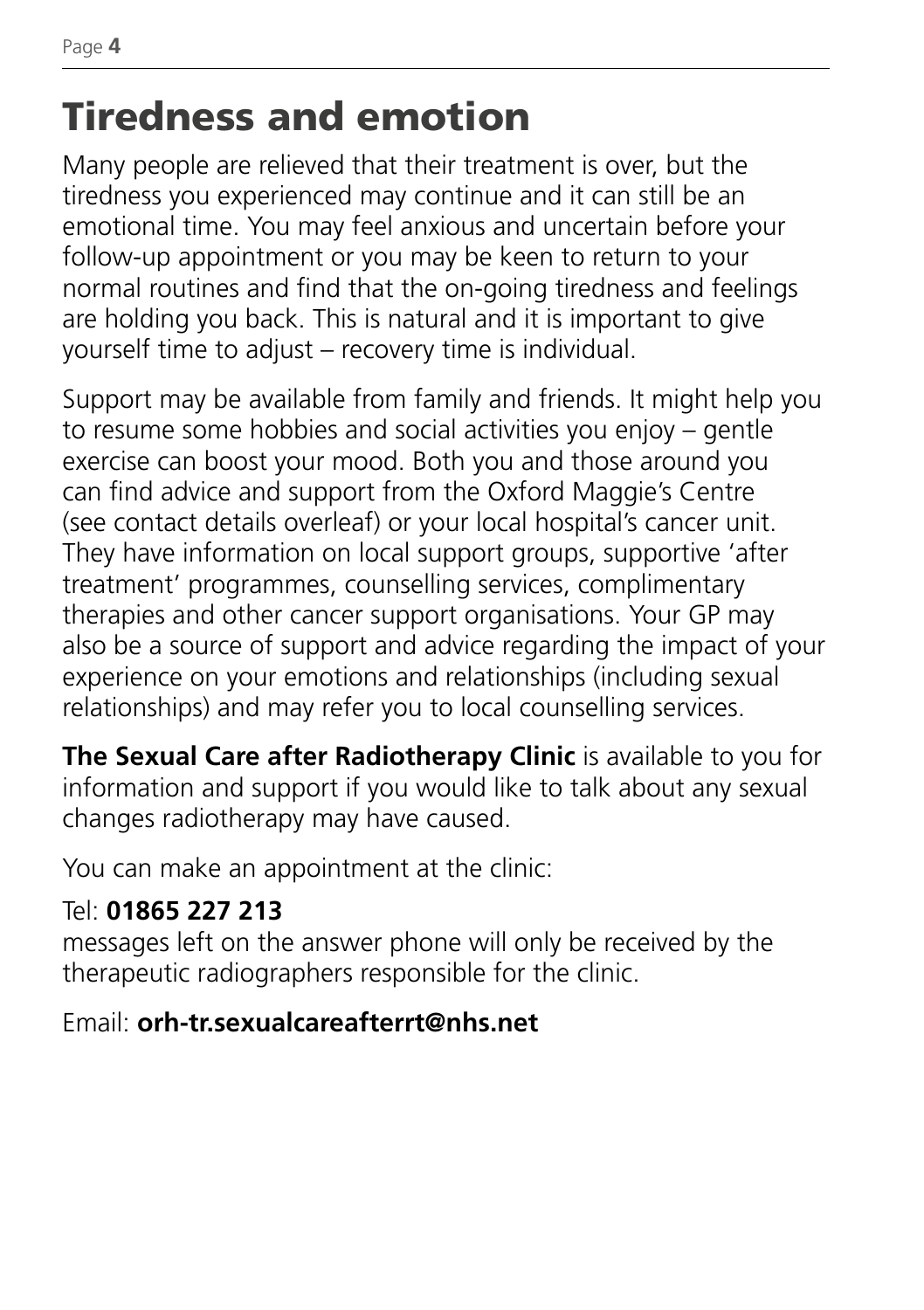## Nutrition

It is important to continue to maintain a healthy diet and drink plenty of fluids. You may have found that your eating habits have changed, so continue to have small snacks throughout the day rather than big meals if you need to. If you continue having problems with eating, speak with your GP or cancer specialist nurse, who can arrange for you to see a dietitian if necessary.

## Keeping active

Alongside eating well, it is important to keep active when you have cancer. Physical activity:

- helps to reduce fatique
- helps reduce anxiety and depression, and improves your mood
- improves your ability to absorb the nutrients from your food
- helps with some of the treatment side effects, such as easing constipation by helping to move food through your bowel
- boosts your immune system
- keeps your heart and lungs healthy
- reduces the risk of other diseases such as heart disease, Type 2 diabetes and high blood pressure
- improves your muscle strength and reduces muscle loss. This is especially important if you're losing weight as a result of cancer or cancer treatment.

Generally, it is safe and beneficial for people with cancer to exercise. However, it is best to start slowly and build up if you aren't used to exercising regularly. You may also want to let your doctor or nurse know if you want to start being more active as they might be able to signpost you towards an appropriately qualified exercise specialist, who can give you individual advice and support.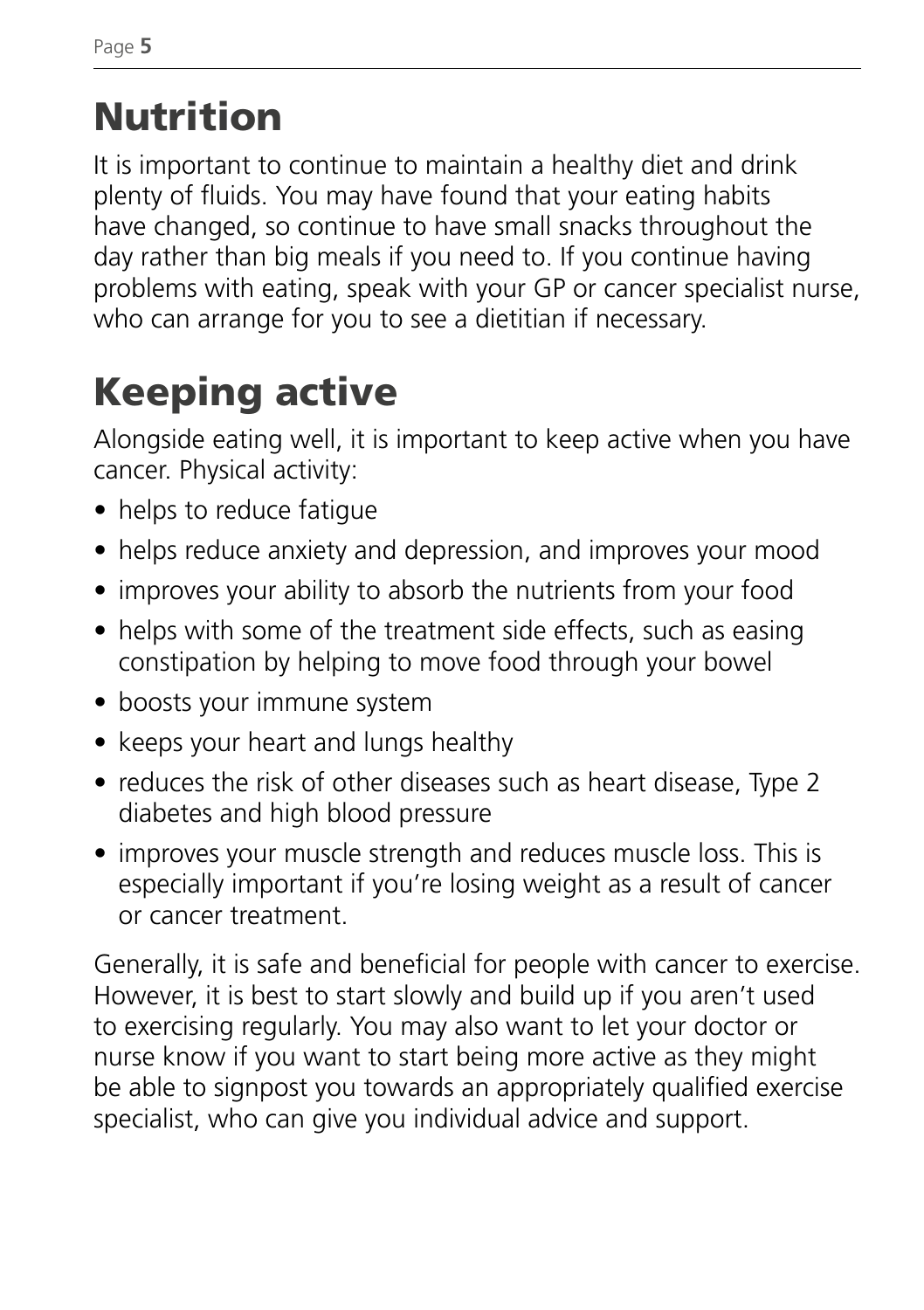## Useful contacts

There are details of useful organisations providing support and advice in the general radiotherapy leaflet.

Locally we have:

### Maggie's Oxford Centre

Churchill Hospital Old Road Headington Oxford OX3 7LE

#### Tel: **01865 751 882** (9am-5pm, Monday to Friday)

Email: **oxford@maggiescentre.org**

Online community support is available at:

### **www.maggiescentres.org/our-centres/maggies-online-centre/**

**Macmillan Cancer Support** also has online community support available:

### **www.macmillan.org.uk**

### Here for Health

Here for Health is a drop-in service at the Churchill Hospital which provides information and advice on healthy living. Open Monday-Friday, 9am-5pm.

### Tel: **01865 222 958**

Search the OUH website (**www.ouh.nhs.uk**) for Here for Health for further information.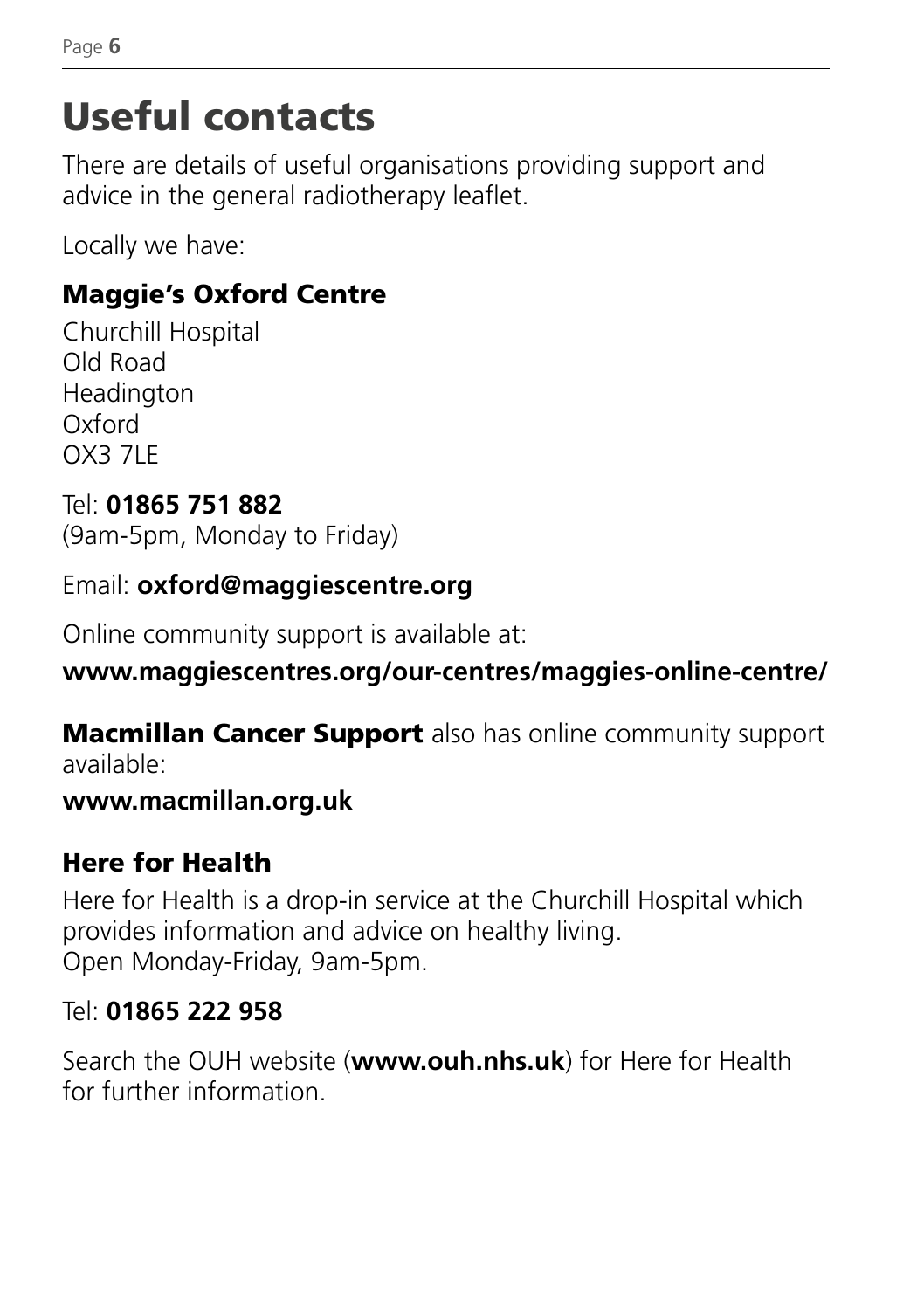## Further sources of information on healthy eating and lifestyle

### British Dietetic Association:

www.bda.uk.com

#### Macmillan Cancer Support

www.macmillan.org.uk/information-and-support

### World Cancer Research Fund

www.wcrf-uk.org/uk/here-help/eat-well-during-cancer